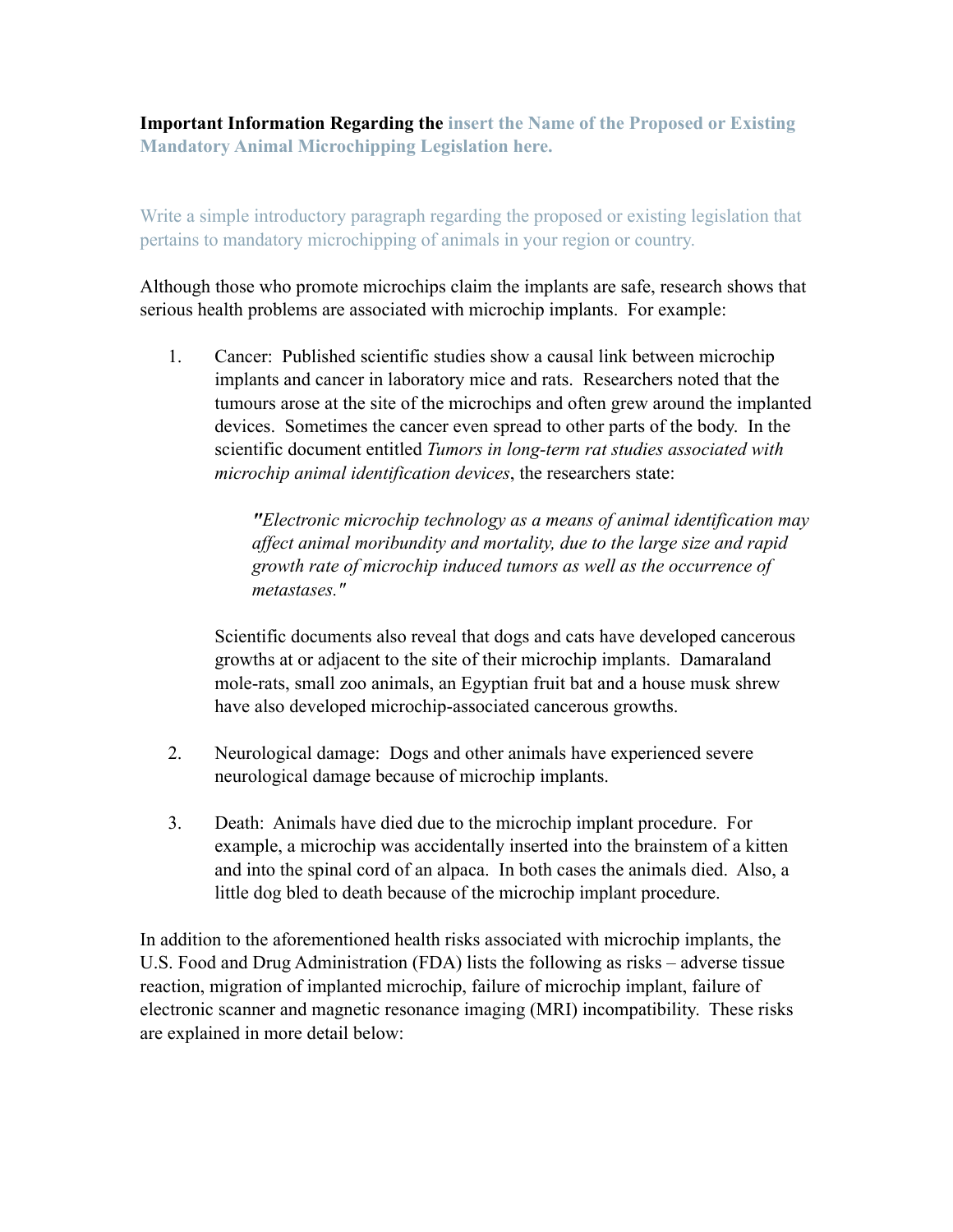- 1. Adverse tissue reaction: Microchip implants have caused animals to develop infections, abscesses and lumps. Animals have also experienced itchiness and hair loss at the implant site.
- 2. Migration of implanted microchip: The microchip can move from the original site of implantation. According to the *Microchip Report 2003* by the British Small Animal Veterinary Association (BSAVA), the elbow and shoulder are "the favourite locations of wayward microchips." Movement of the device can cause health problems for the animal. It also makes it difficult to locate and read the implant.

Although some microchip brands have an anti-migrational sheath on part of the chip that is supposed to prevent the device from moving around the body, researchers who examined microchip-induced tumours in rodents observed that the growths often started at the end of the microchip that had the antimigrational sheath.

- 3. Failure of microchip implant: The implanted chip can fail for a variety of reasons. For example, scientific documents show that the device can be "lost" within the body and also expelled from the body. Researchers also state that microchips have failed to work "due to microscopic cracks in the weld of the antenna leads to the microchips" and "leakage of the glass capsule resulting in fluid accumulation around the microchip."
- 4. Failure of electronic scanner: According to a published report, none of the microchip scanners tested had 100% sensitivity for any of the microchip brands. Also, according to the same study, one of the "universal" scanners failed to detect or read microchips 25% to 33.6% of the time. Failure of scanners to detect microchips has resulted in the death of microchipped pets. The Journal of the American Veterinary Medical Association (JAVMA) reports on an American Pit Bull Terrier named Hadden who was euthanized at a shelter in Virginia because the scanner could not detect his chip.

One of the reasons that a scanner may not be able to read a chip is because of the "intentional incompatibility" of competing microchip-scanner technologies. Selling microchips and scanners that are not compatible with competing brands is a clear indicator that chipping companies are more interested in protecting their patents and market share than accurately identifying animals via microchip implants.

5. Magnetic resonance imaging (MRI) incompatibility: One of the problems of using microchip implants with MRI machines is that the implant can impede MRI diagnostics. The authors of a Japanese study state: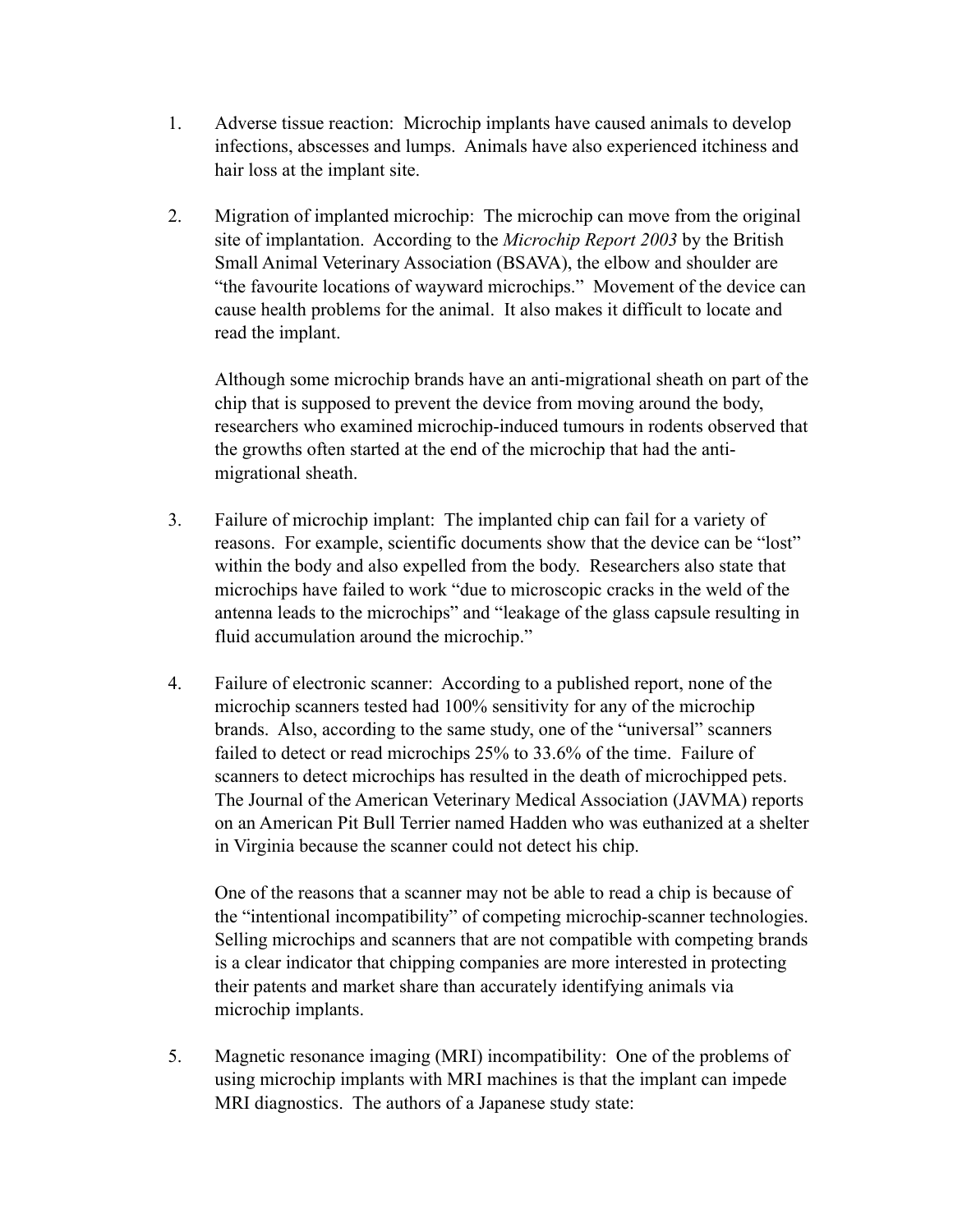"There was significant signal loss and image distortion over a wide range around the area where the microchip was implanted. This change was consistent with susceptibility artifacts, which rendered the affected area including the spinal cord undiagnostic."

The FDA also lists failure of insertion device, electromagnetic interference, compromised information security, electrical hazards and needle stick as other risks associated with microchip implant technology.

In addition to the risks associated with implantable microchips, there are other reasons that no one should ever be forced or coerced to have a microchip implanted in their animal. These reasons include, but are not limited to:

- 1. Scientific data and common sense tell us that a foreign object should not be implanted in the body, particularly when other options – such as a properly fitted collar with current identification or a tattoo done humanely and professionally – are available.
- 2. The cost of the microchip implant, vet fees and registration fees are an additional financial burden on pet owners. Also, if an animal experiences an adverse reaction due to the microchip implant, the medical treatment will result in additional expenses (thousands of dollars if the animal develops cancer). There will also be a physical and emotional toll on the animal and owner if the animal experiences an adverse microchip reaction.
- 3. Many people believe that the microchip implant is the "Mark of the Beast." These people do not want to microchip themselves, their children, or even their animals. As such, forcing people to microchip their animals may infringe upon religious beliefs.

Still, other important questions arise. Some of them are:

- 1. How will mandatory chipping be enforced? Will the attending veterinarian be required to scan the pet for a chip and report clients to the authorities if an animal is not chipped? If so, people opposed to chipping will be reluctant to take their pet to the vet when the animal needs medical care.
- 2. What happens if a person will not or cannot pay the fine for having a nonchipped animal? Will the person be imprisoned? Will the animal(s) be confiscated? Also, if the person is imprisoned or the animal is confiscated, will the animal be re-homed or even euthanized?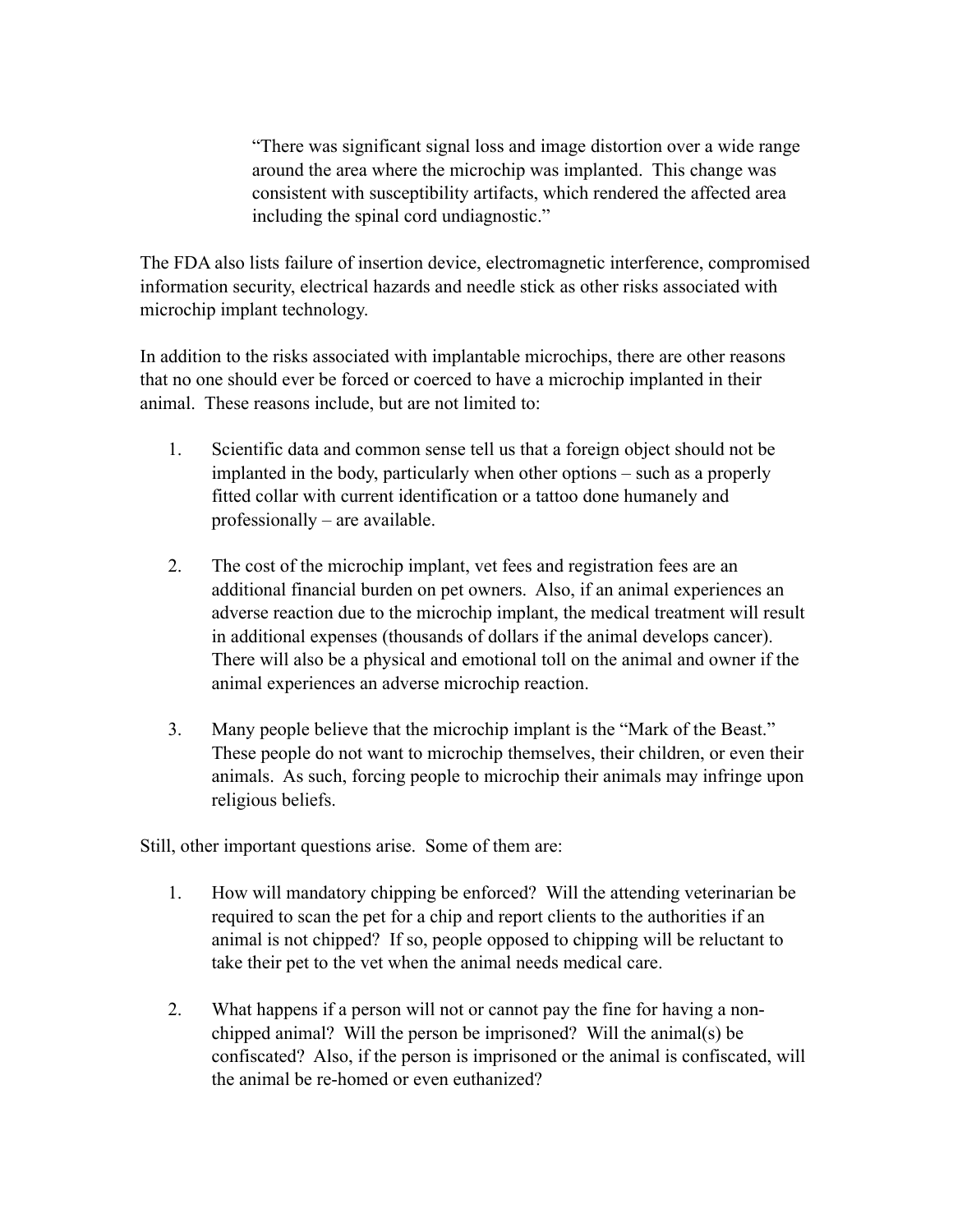- 3. If an animal experiences an adverse reaction to a microchip, who is financially responsible for the medical costs? The manufacturer of the chip, the distributor of the chip, the person who implanted the chip, the veterinary clinic or animal shelter where the chipping procedure took place, the governing body that mandated chipping, or the owner of the animal?
- 4. What legal recourse does a pet owner have if the animal experiences an adverse reaction to the microchip implant?
- 5. Why is mandatory microchipping of animals being implemented around the world, yet it is not mandatory to report an adverse reaction to a microchip implant?
- 6. What guarantee do pet owners have that their pet's chip is legitimate? For example, a letter from Virbac Ltd UK that was published in March 2010 says there are microchips on the market that appear to be Virbac's chips. However, they do not belong to Virbac and the company says it is not liable for any problems caused by these implants.

Also, microchipping kits are being sold via the internet. So, how are pet owners supposed to know if the microchip numbers of these chips are valid, or if the insertion devices and microchips are sterile?

7. Why are temperature-sensing microchip implants being marketed for use in dogs, cats, horses, alpacas and llamas when company literature says the temperature-sensing devices are not accurate? For example, written in extra fine print in Destron Fearing's Bio-Thermo literature it says:

> "The study horse's actual temperature will be 3º higher than Bio-Thermo readings. Knowing this, the horse's manager or veterinarian will be able to quickly and easily identify if the horse's temperature is abnormal by adding 3º to the Bio-Thermo reading."

Destron Fearing's literature for alpacas and llamas says, "A consistent, variation of -1º to -2º is indicated by the Bio-Thermo readings." In order to compensate for the inaccurate temperature reading, Destron Fearing advises the manager or veterinarian of the alpaca or llama to add 1º to 2º to the Bio-Thermo reading.

Manufacturing, selling, promoting or implanting temperature-sensing microchip implants that cannot even read an animal's temperature accurately is simply illogical and unethical, particularly when an inexpensive thermometer can provide an accurate reading. False temperature readings produced by temperature-sensing microchip implants can have disastrous consequences for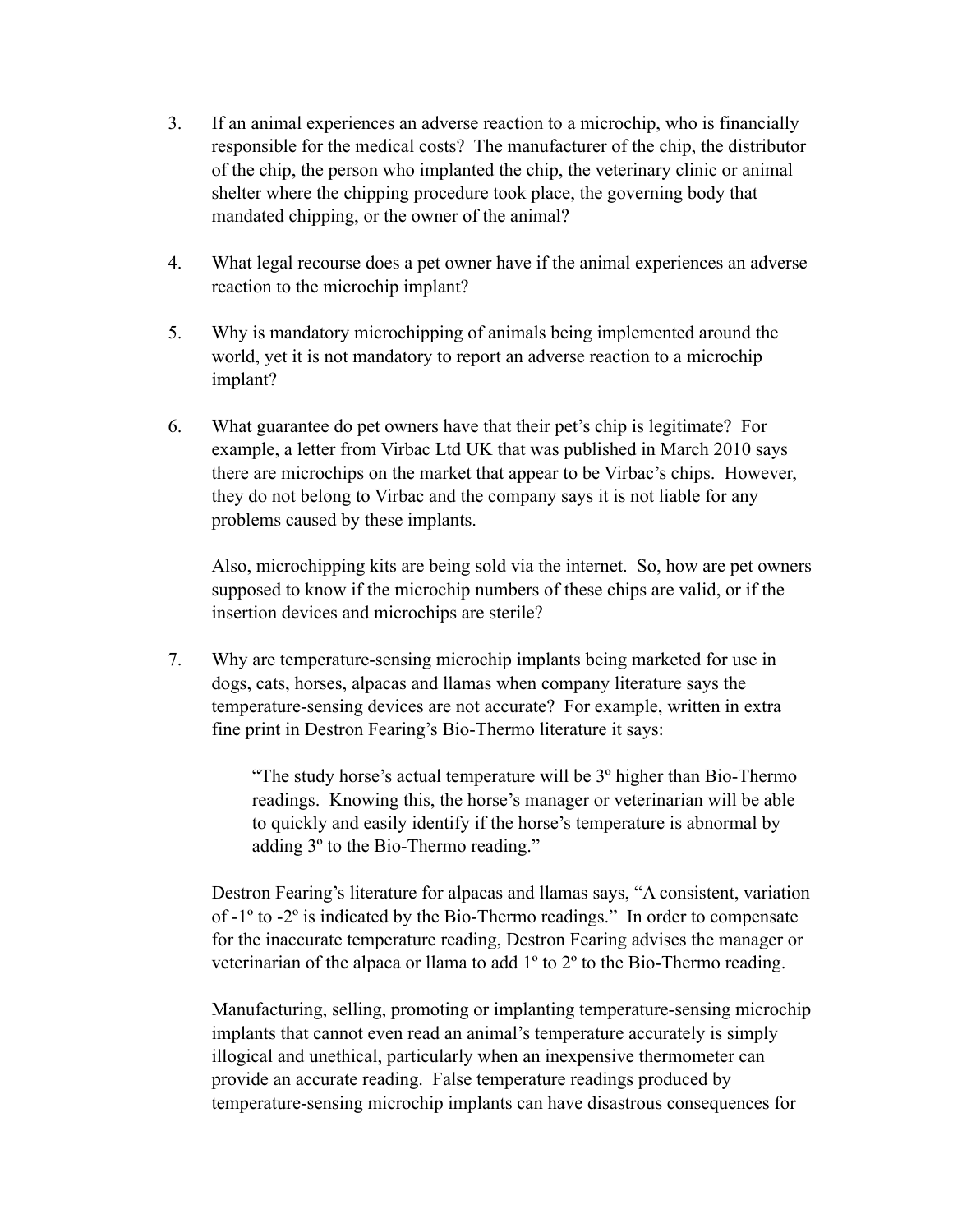animals. Why, therefore, should consumers trust anyone involved with such an unreliable and faulty product?

8. What is the lifespan of an implantable microchip? Pet promotional literature advertises that the microchip implant lasts the lifetime of the pet. However, it is a vague answer to a specific and important question. Human data also fails to provide a precise answer. In 2004, Angela Fulcher, vice-president for marketing and sales of VeriChip Corporation (now known as Positive ID), said, "We believe the tag [microchip implant] can last for 20 years." Other reports, however, indicate that the average lifespan of a microchip implant is 10 to 15 years.

Why, therefore, would anyone consider implanting microchips in animals – particularly animals such as horses who can live into their 30's – when the lifespan of the implant is uncertain? Also, if the microchip stops working, are pet owners supposed to have it surgically removed from their animal? Or are they expected to leave it in and implant a new one? Also, who pays for the replacement and/or removal of the implant?

- 9. What is the purpose of chipping a "dangerous dog?" Will the device make the dog less dangerous? Will the device protect people from being attacked? Wouldn't it be wiser to understand why some dogs become dangerous and solve the root problem rather than inject a foreign object into the animal's body?
- 10. How will the microchip database be run and what measures will be taken to ensure client confidentiality?
- 11. Are those individuals or groups who are trying to implement mandatory chipping aware of the fact that microchips can be cloned, and even infected with computer viruses and worms?

## **Conclusion:**

- 1. No one should ever be coerced or forced to have a microchip implanted in their animal.
- 2. All clauses regarding mandatory microchipping of animals should be immediately withdrawn from the legislation.
- 3. Legislation that bans mandatory microchipping of any animal should be enacted.